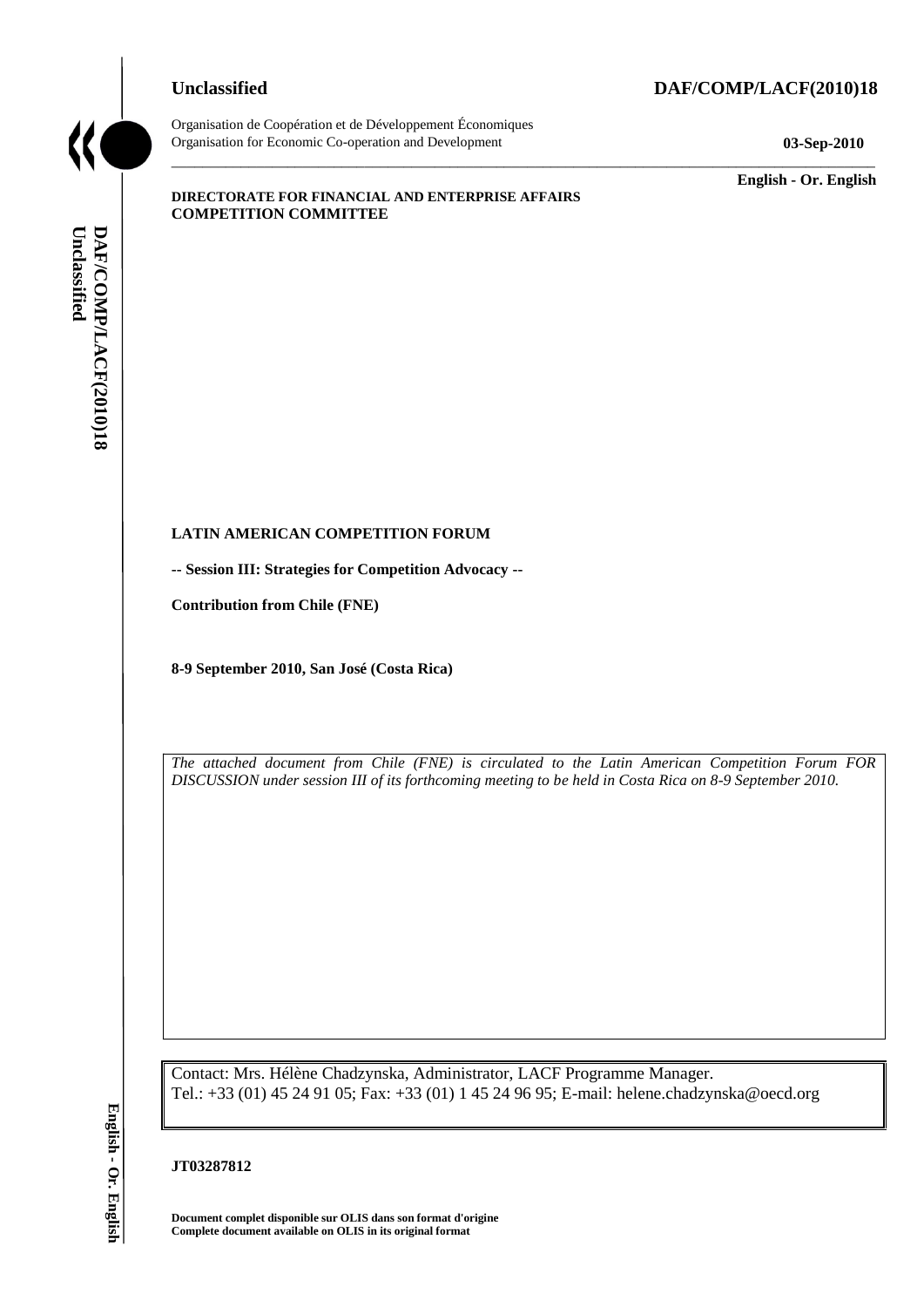

#### **LATIN AMERICAN COMPETITION FORUM**

**8-9 September, San José (Costa Rica)**

**Session III: Strategies for Competition Advocacy**

### **-- CONTRIBUTION FROM CHILE (FNE) --**

*Fiscalía Nacional Económica*

1. Competition advocacy consists of all those non-enforcement activities and proceedings of the public specialised agency to foster a free-market culture and environment for economic activities in the country. It is the institution or offer of incentives and inducements for economic agents, private and public (the government), to internalise the concept of competition and its principles and to make it a frame of reference to guide their actions, operations and economic strategies.

2. Consequently, the advocacy function is exercised in, or targeted at, two areas: on one hand, private agents, and on the other hand, public agents or entities of government. With this latter group, the competition agency works to advise them on policies, legislation and regulations that relate to or have an impact on competition, activities that may collectively be called "intra-governmental advocacy." Naturally, this is a complex matter and involves a wider variety of instruments and methods than advocacy with private agents. This contribution, then, deals only with advocacy targeted at public agents. As will be seen, intra-governmental advocacy makes the technical expertise of the competition agency available to lawmakers and to sectoral regulators to avoid creating or maintaining legal or regulatory rules that impede competition.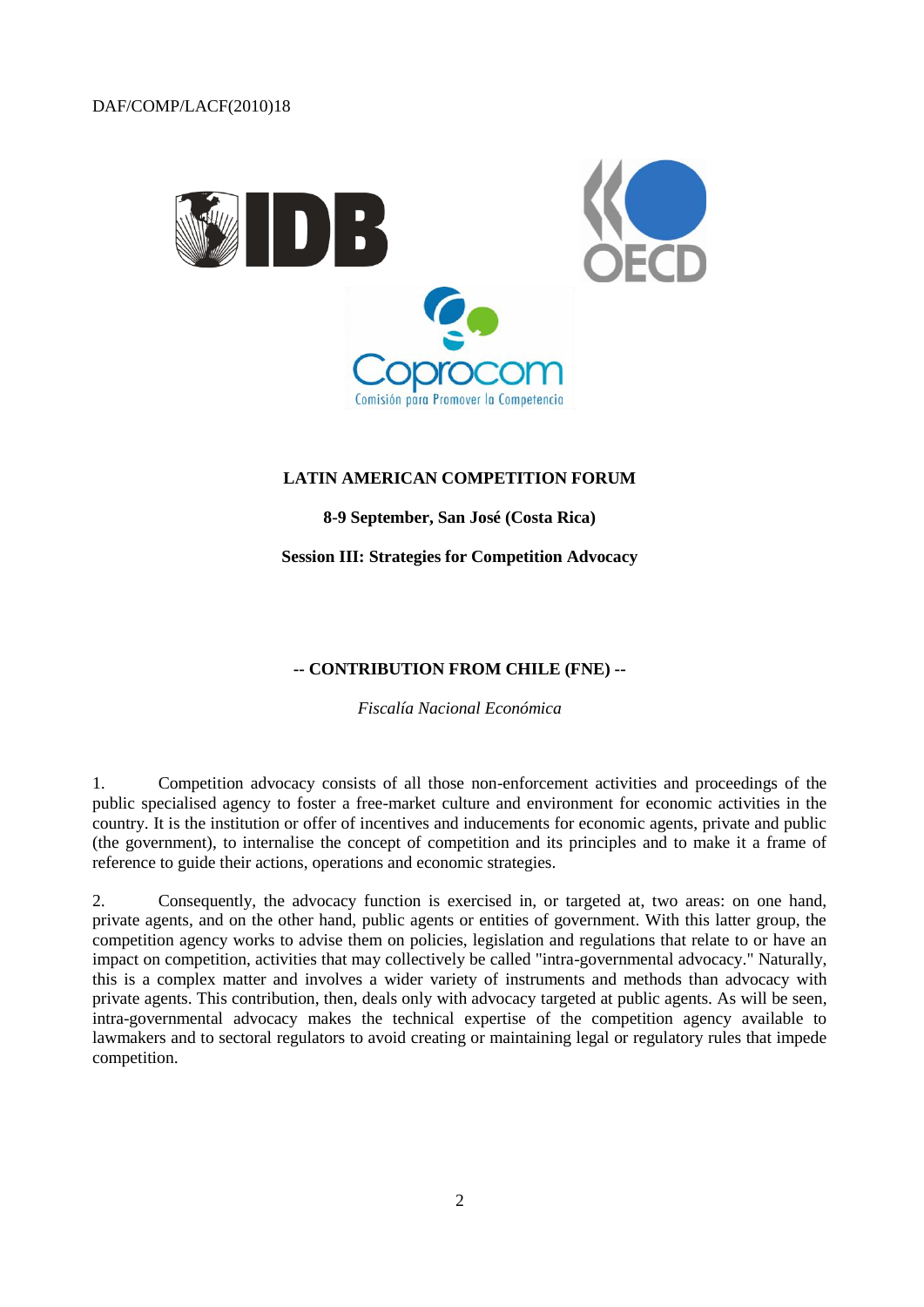#### **1. Intra-governmental advocacy in Chile**

3. Since the issuance of the first law whereby Chile introduced provisions to ensure free competition, in 1959, the country's competition authorities have accumulated years of experience in defending and promoting competition. Currently, the Chilean system of free competition consists of the Competition Tribunal (TDLC) and an independent investigative body, or competition agency, the National Economic Prosecutor's Office (FNE), which is a decentralised public service with its own legal personality and financial autonomy. Its head, the National Economic Prosecutor, enjoys independence vis-à-vis the authorities and the courts and cannot be removed by those who appointed him.

4. Article 1 of the Competition Law (DL No. 211) defines the objective of this legal body as being "to promote and defend free competition in markets", giving the corresponding entities the functions of fostering a culture of competition and prosecuting anticompetitive behaviour when it arises. In light of the foregoing, the Organisation and Operations Manual of the FNE indicates that "in relation to promotion the Office shall seek to have the concept of free competition and its benefits incorporated effectively and palpably into our legal institutions, our civic culture, and our public policies." Thus, advocacy is a positive and proactive function, i.e. deliberate and express, of the FNE.

5. Within the FNE, it is the Research Division, currently comprising three lawyers and three economists, that has been assigned responsibility for developing the agency's Annual Advocacy Plan and carrying out the measures and actions flowing from that plan, after approval by senior management. This does not of course exclude active participation by staff from other divisions of the FNE in carrying out those measures and actions.

6. To reinforce its competition advocacy function the FNE uses two principal tools:

a) **Market studies**: these are reports based on economic research of moderate duration, and are prepared internally or contracted out to consultants, with a view to gathering information and background on a given sector or market. They are not necessarily intended to spark an investigation by the competition agency, but nothing prevents them from giving rise to or being used as evidence in proceedings before the TDLC. Of course, these studies can also be used as the basis for advocacy activities. The market studies of the Chilean FNE are included in its intranet and, as of quite recently, they are being posted at the agency's website: at the present time, two studies are available there, one on the forestry sector and the other on the construction industry.

Market studies can consume significant resources, but they are an indispensable resource for the competition agency, for the following reasons:

- They provide warning of provisions harmful to competition that sectoral regulations may contain.
- They reveal potentially anticompetitive practices or structures in a given market.
- They may suggest an approach or a solution to the problem.
- When contracted out, they may provide technical or specialised input on sectors or situations where the competition agency itself has no basis for judgment.
- b) **Internal guides**: these are instructions that the FNE, in line with best international practice, issues to guide its own work. These instructions establish methods and procedures, standardise criteria, rank priorities, and inform and provide certainty to economic agencies and the community in general on the criteria and working procedures of the competition agency. In line with government policies for transparency and citizen participation, the FNE makes it a practice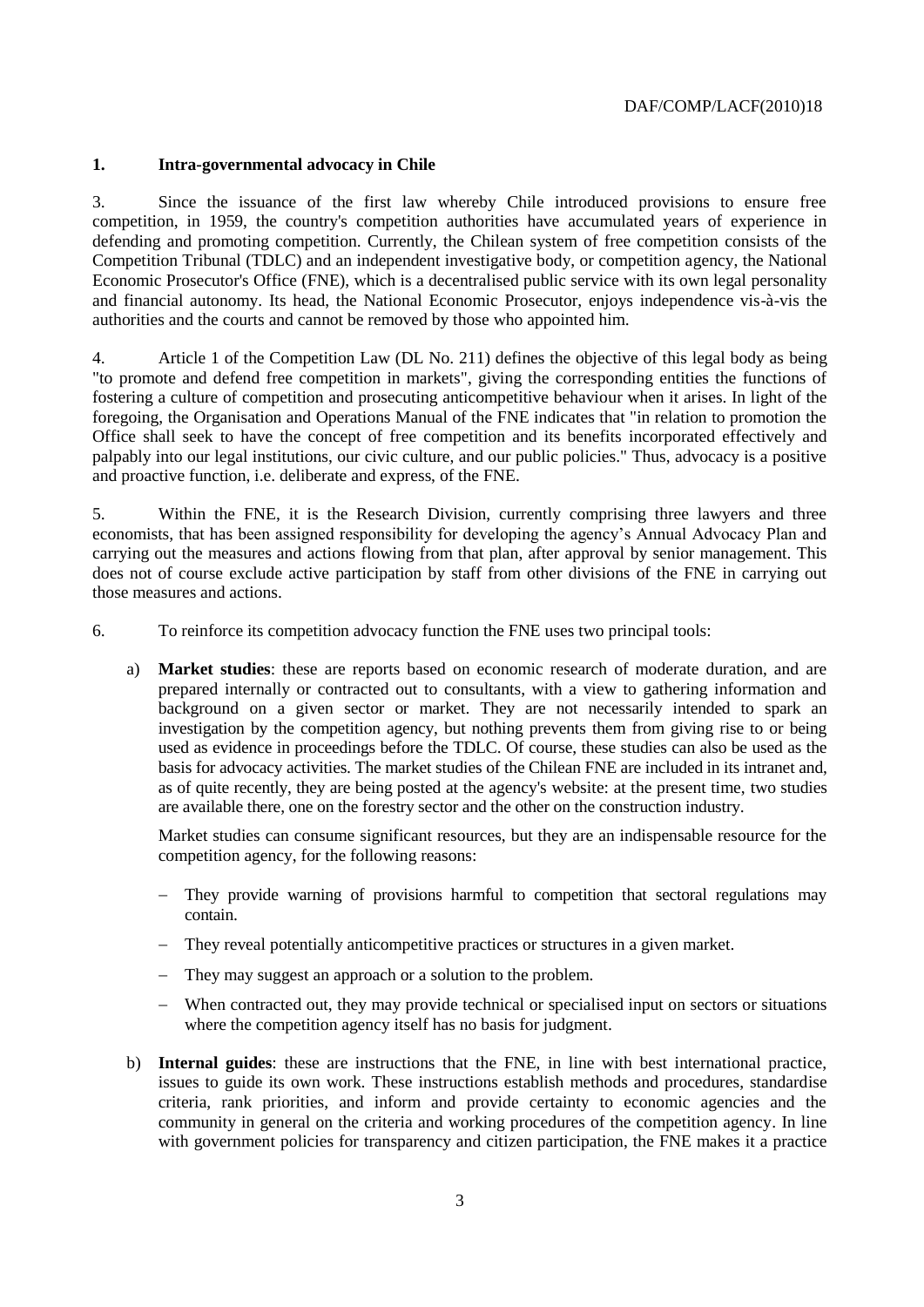to post at its website an initial version of every guide, for consultation and comment by interested parties and the general public, and a short time later it posts the final version of the document.

To date, the following PNE guides have been issued:

- Internal Guide for Analyzing Horizontal Concentrations ("Mergers Guide", 2006), for the analysis of mergers and acquisitions.
- Internal Guide for Judicial Investigations and Actions (2008), which instructs FNE officials in the fundamentals and procedures for conducting their investigations and their actions before the TDLC.
- Internal Guide on Fine Exemption and Reduction in Cases of Collusion, issued after Chile adopted legal provisions for immunity and clemency for participants in a cartel.

# **2. Interaction with the Legislature**

7. Generally speaking, draft laws, i.e. laws in the process of debate and promulgation, may require the identification, analysis and rectification of shortcomings in the area of competition, and in these cases the agency may act to promote such action. In Chile there is no obligation for the FNE to be notified or consulted about draft laws or for it to provide advice on them, but the FNE and the Legislature maintain close relations: lawmakers will usually send drafts to the FNE for review. In fact, since its creation in 2007, the Research Division of the FNE has prepared 25 reports on competition aspects of draft laws, and its staff have accompanied the National Prosecutor on at least 17 occasions during the processing of those drafts, particularly during the legislative process which resulted in Law 20.361, granting new powers to the FNE over collusive agreements between competitors, among other matters.

8. In selecting proposals and draft laws for analysis, the FNE relies on one or more of the following tools or circumstances: (i) market studies; (ii) politically or socially significant cases; and (iii) a method for prioritising markets or sectors to indicate those deserving attention by the competition agency.

# **3. Intervention in public policies and sector regulations**

9. By public policies we mean government programs or plans for social and economic development in concrete fields<sup>1</sup>. Sectoral regulations, in turn, are issued by a government entity responsible for regulating and supervising a given sector of public or private economic activity, by reason of its specific technical, productive, informational or strategic features. Those sectors relate primarily to basic network services (electricity, drinking water, telecommunications, energy); public transport of all kinds and related essential facilities (roads, ports and airports); public health and education; financial services, and many others.

10. Public policies and sector regulations involve highly specific means, priorities and purposes that may not give priority to the principles and objectives of competition, nor incorporate them directly<sup>2</sup>. It is a real challenge for the FNE, then, to ensure that such principles are recognised and included in those policies and regulations.

 $\frac{1}{1}$ In Chile, for example, successive governments in recent decades have proposed, among other policies, transparency in public management; citizen security and protection; modernisation of the education system; prevention of social diseases; financial modernisation; gender equality; sickness insurance, etc.

 $\overline{2}$ In the Chilean case, moreover, sector regulators are under no legal obligation to submit their rules for consideration by the FNE.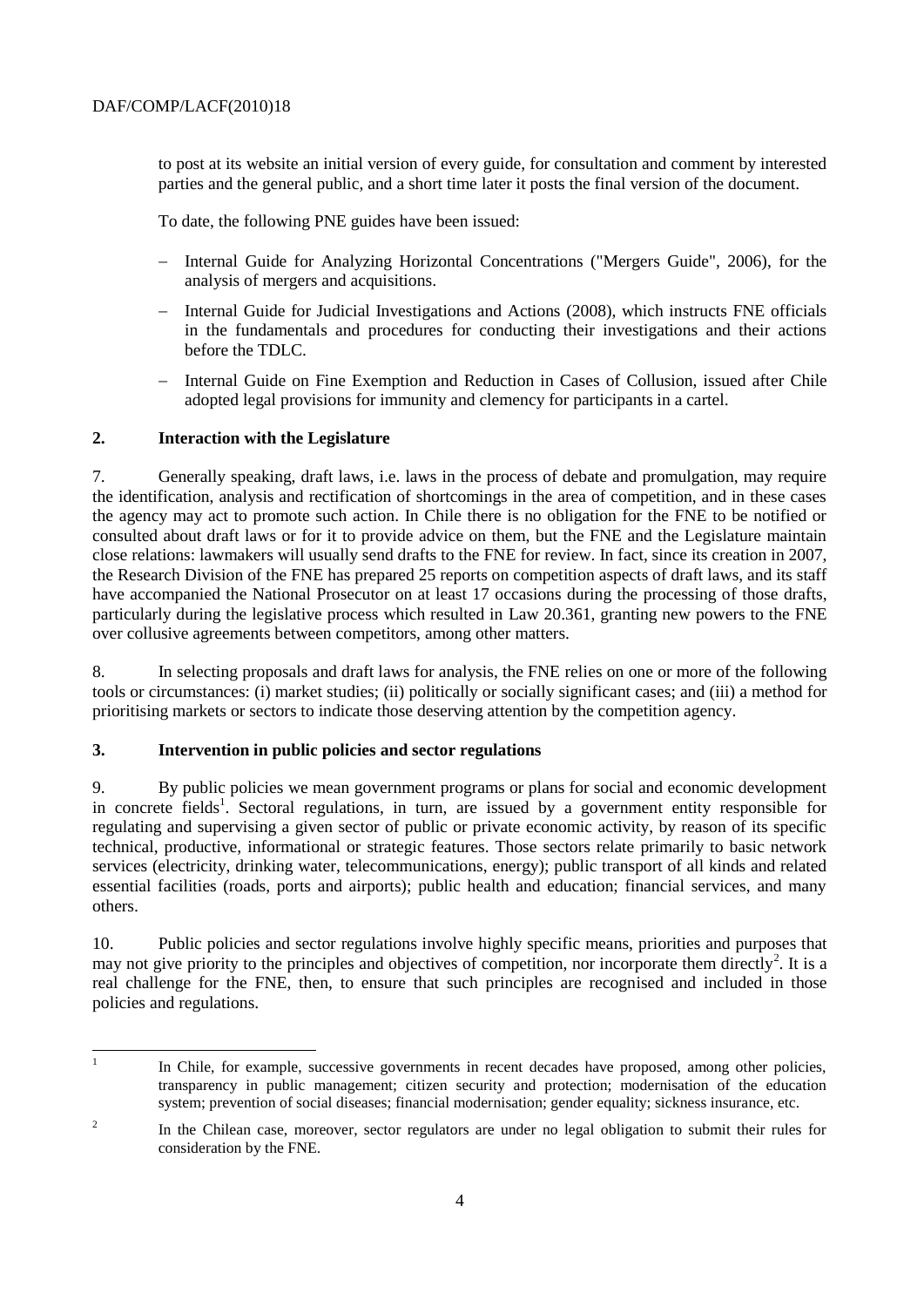11. Consequently, the FNE has strengthened its collaboration and communication with regulatory agencies in activities of mutual interest. This intra-governmental advocacy ranges from informal contacts (consultations, meetings, information sharing) to official forums and institutional agreements. Their purpose is to assess, with the help of the regulators themselves, any distortions in the rules or in the markets; to devise solutions, if necessary; and to guard against unlawful anticompetitive behaviour. An example is the understanding reached by the FNE with the Ministry of Public Works in which the two agencies have agreed to cooperate in matters of common interest.

12. In other cases, collaboration consists of training. With entry into force of Law 20.361, granting new powers to the FNE, there was a need to make the new rules known, especially within the public sector. In 2009 the FNE gave a commitment to the Office of the Presidency to train managers, professionals and technicians throughout the country in detecting bid-rigging in government procurement. That commitment was fulfilled with some 40 presentations on free competition and bid-rigging, held throughout the country during the course of 2009.

# **4. Activities with regional and municipal governments**

13. Following centralisation in the national capital of the regional antitrust bodies in 2003, the FNE created a regional coordination office for the defence and promotion of free competition. In mid-2006, the FNE signed a cooperation agreement with the consumer protection agency, SERNAC, instituting mutual coordination and collaboration and delegating to the regional Directors of SERNAC the task of receiving competition-related complaints.

14. The regional activities of the FNE are included in an annual program that embraces discussion groups, seminars, workshops and surveys in which agency staff, including the National Prosecutor and Deputy Prosecutor, publicise and reinforce knowledge about competition institutions with public and private entities, academics and business groups in each region. In 2009 there were 43 such activities, and over the course of the years the FNE has visited every region in the country. During those encounters, it has explained and publicised the structure and functioning of the Chilean competition system, its component organs, procedures for filing complaints, and unlawful behaviour punished by law, analyzing some significant cases in order to familiarise the public with these topics.

### **5. Advocacy versus law enforcement**

15. Ideally, in an efficient system of protection and advocacy the competition agency will turn to the courts only in extreme cases. An agency with recognised technical expertise, one that can reach prompt solutions such as out-of-court settlements, and one that in addition has advocacy and prevention functions, can contribute decisively to the competitive functioning of markets.

16. Competition advocacy also includes discouraging anticompetitive behaviour by alerting economic agents and public opinion to the existence of laws, rules and institutions that restrict and punish such behaviour; providing information on how to access those institutions; and reporting on the results (rulings, penalties) that all this implies. Consequently, advocacy has great preventive potential. Competition advocacy, rather than being a means of reinforcing or replacing law enforcement, should be seen then as a function complementary to enforcement, in the sense that certain advocacy activities may be just as or more effective, swifter and less costly than enforcement as a means of inducing competitive economic behaviour.